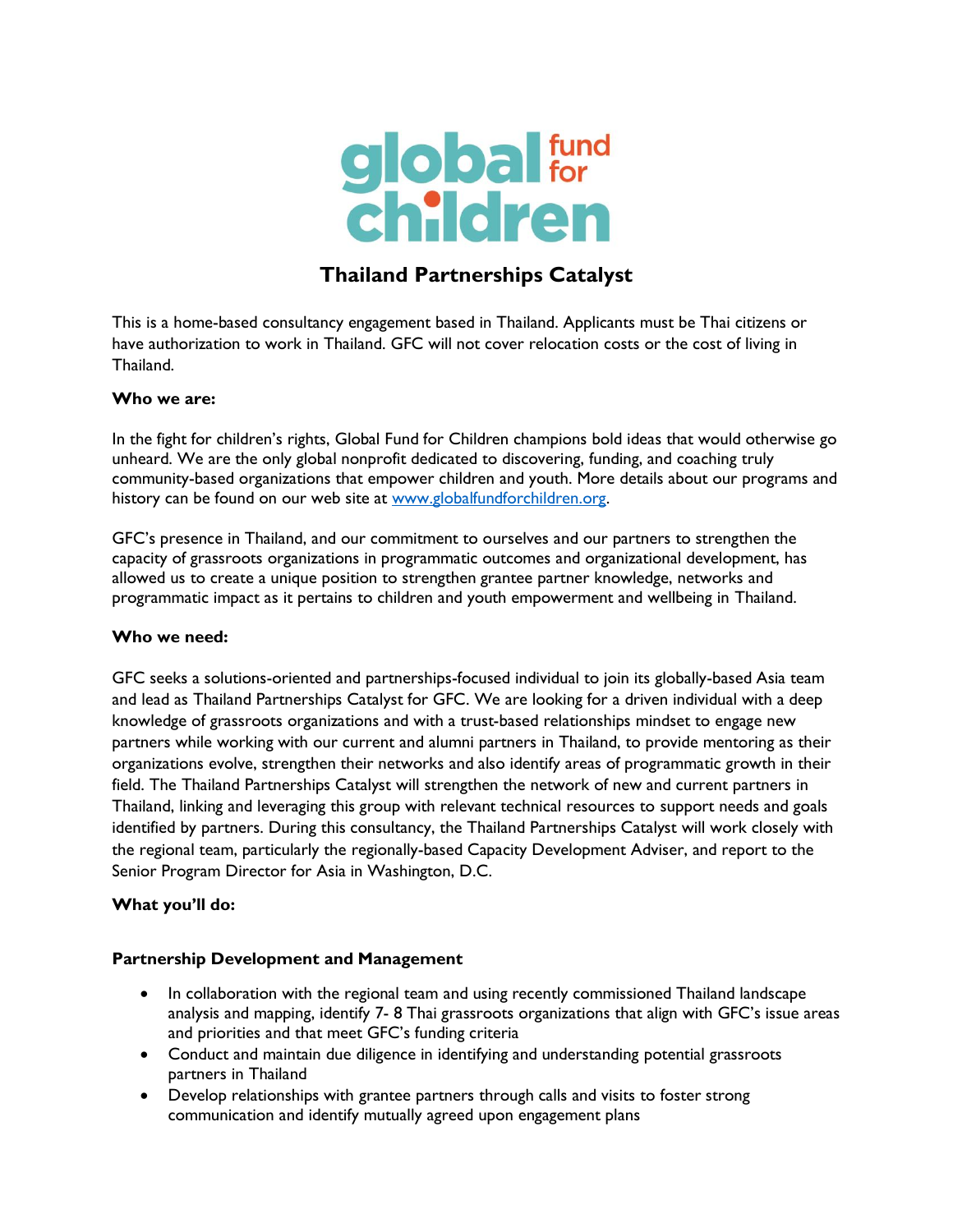- Facilitate organizational capacity self-assessments and capacity development planning in collaboration with Capacity Development Adviser to support grassroots partners' organizational development
- Handle the administrative process to disburse grant funds to partners
- Lead on the grants disbursement process in collaboration with the finance team
- Find opportunities for reflection and learning with partners to feed into GFCs learning and to share with funding partners
- Collaborate with program team and global team on articulation and implementation of overall programmatic strategies and practices

## **Knowledge and Learning**

- **•** Contribute to the design and oversight of program learning and evaluation
- Work in collaboration with team and members of the staff to organize research, information, and results from proposals, reports, and surveys
- **Explore and pursue avenues for knowledge gathering and sharing**

## **Who we're looking for:**

Candidates should demonstrate the following range of skills, experience, and qualities:

- Full professional fluency in Thai and advanced level spoken and written English
- Demonstrated professional experience in nonprofit management, social entrepreneurship, or capacity building in Thailand with skills in helping organizations adapt, navigate change, and be accountable to those they serve through strong community relations, feedback processes, safeguarding practices and other organizational capacities.
- Demonstrated entrepreneurial or intrapreneurial experience
- High social-emotional intelligence and alignment with GFC's organizational values
- Experience working with community-based organizations in Thailand that focus on children and youth
- Comfort working independently and collaborating virtually with colleagues in different time zones
- Excellent writing, communication, critical-thinking, interpersonal and relationship management skills
- Exceptional attention to detail, organization, and time management
- Self-motivated team player with balance and humor; ability to work in a changing citizen sector environment
- Ability to travel in Thailand and occasionally travel abroad for meetings or conferences
- Experience or willingness to learn the grantmaking or grant-seeking process
- Comfortable using online communication tools, full grasp of Microsoft Office Suite and familiarity or interest in learning grantmaking software
- Familiarity with national civil society actors and issues in Thailand and their connection to regional and global contexts
- Motivated to grow in diverse environments with people of all ages, races, ethnicities, religions, abilities, gender identities, and sexual orientations

## **Hours and Compensation:**

The compensation rate for this consultancy will be based on the candidate's qualifications, experience, and deliverables, but will not exceed a cap of \$2400.00 USD per month.